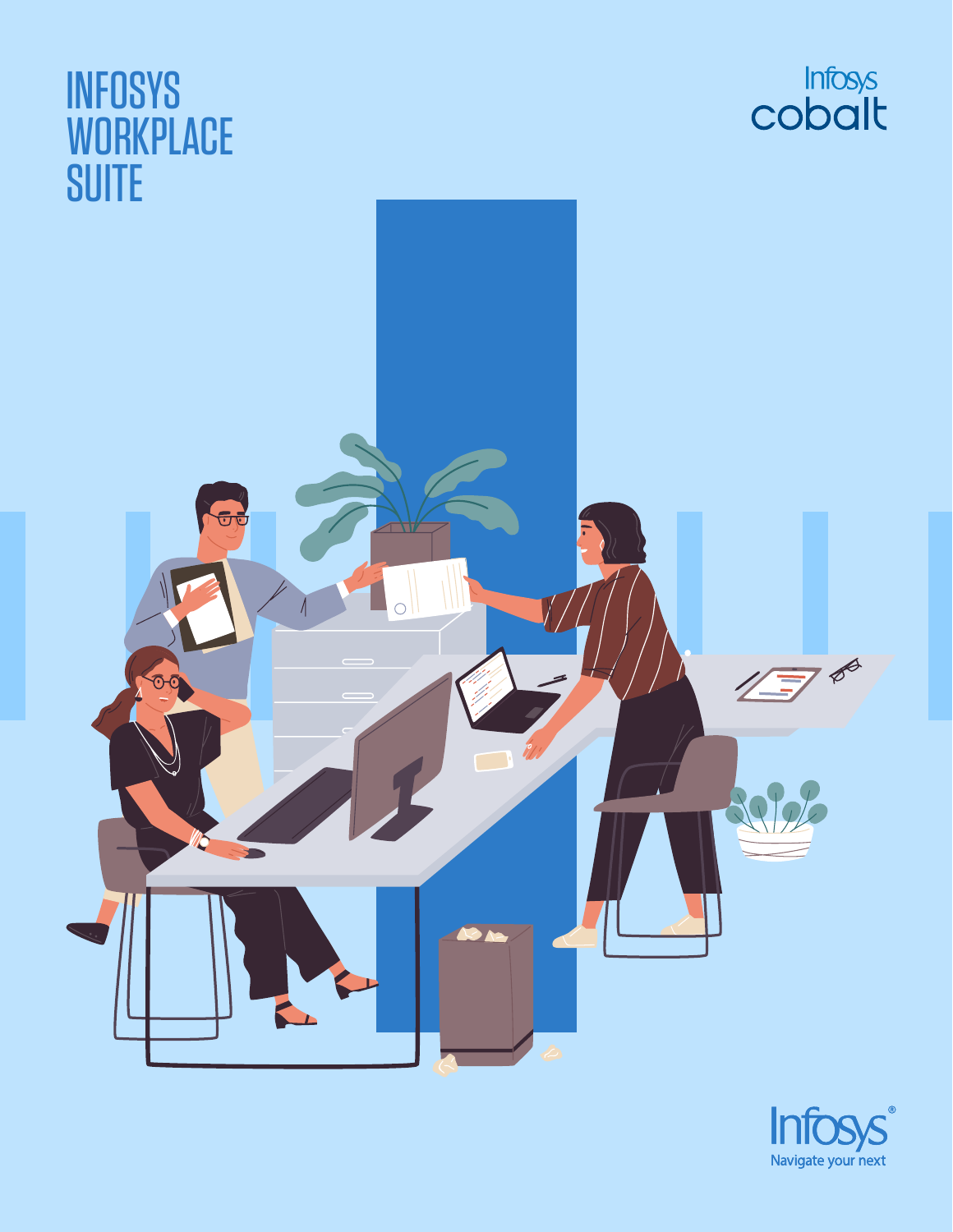# Introduction

Today as organizations are revisiting their new normal working models; there is an increased focus on digitization of workplace services. Workplace services being the first touch-point for any employee, plays a vital role in employee's productivity.

Enterprises are re-looking at workplace strategies for scalable solutions that provide the best-in class user experience, and can

be deployed with new contact-less support models at optimized costs.

Microsoft 365 cloud services has emerged as the quintessential choice for Digital Workplaces as it empowers employees with latest collaboration services, delivers a cost effective and secured infrastructure; and brings in resilience to changing business needs.

Despite the multitudinous benefits, for enterprises transitioning to Digital Workplace, the key challenge lies in ensuring seamless transition and fast user adoption of the new productivity services, while maintaining the organization's governance and security policies.

Infosys Workplace Suite allows enterprises to overcome these challenges through seamless migration to digital services, faster adoption and cost effective operations that enable automation and self-service.

**The Infosys Workplace Suite – brings in tools and accelerators that help enterprises drive adoption of Digital Workplace Services through Automation & AI for deriving more value from the workplace, faster.**

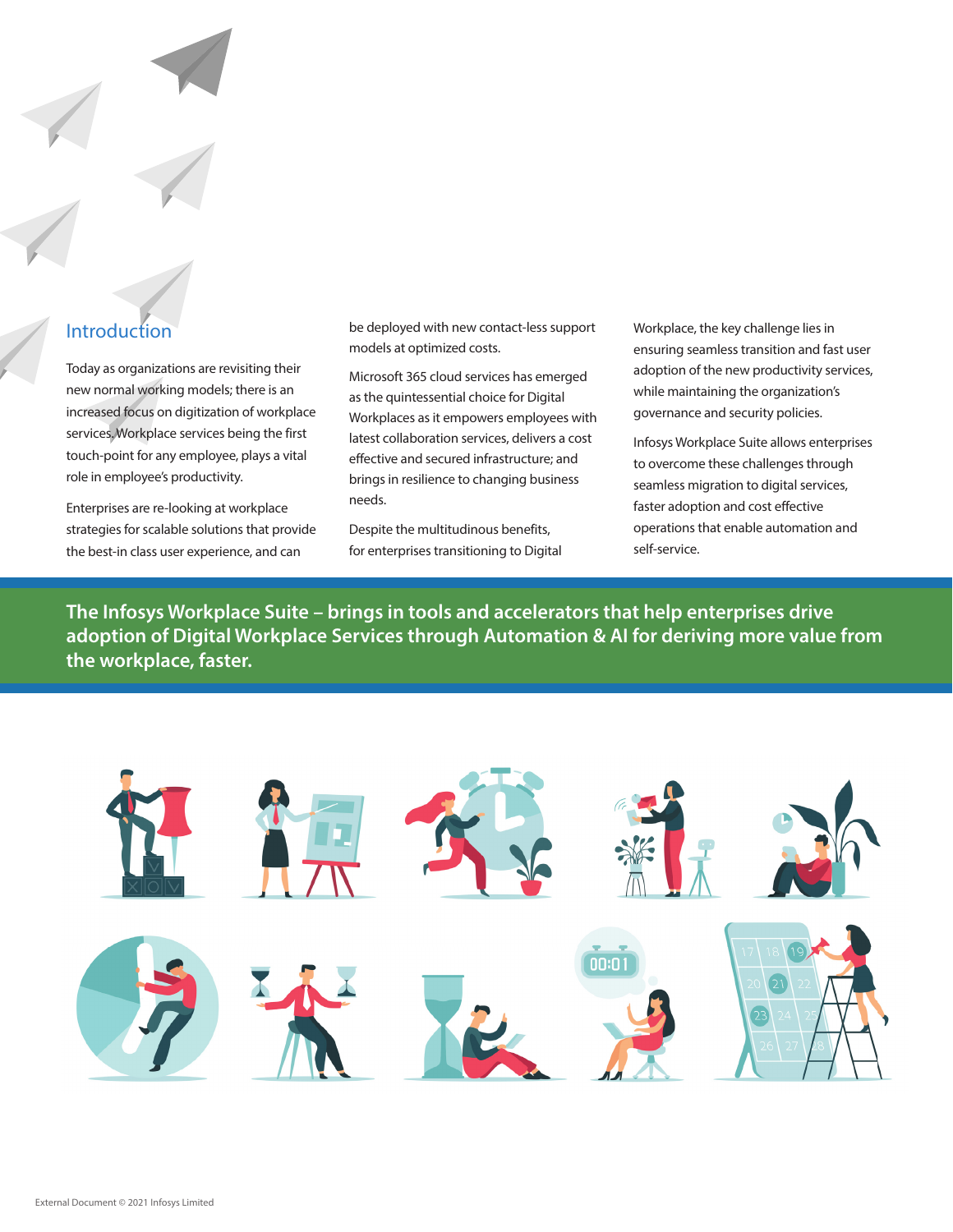#### Infosys Workplace Suite

Infosys Workplace Suite comes with a set of tools and accelerators to manage the



entire life cycle of the digital workplace that encompasses solutions for migration, implementation, driving adoption and seamless operations. The modular design

of these solutions can readily adopt to an organization's needs and are agile enough to accommodate the evolving workplace requirements.



# Migration Factory

Infosys Migration Factory is a tool-kit that amalgamates the best of migration processes and industry practices thus enabling extreme automation for executing migration.

The customizable automation solution is

integrated with leading migration tools and allows for program specific execution processes. The extensible migration validation functionality comes pre-built with validation scripts for common scenarios.

The entire migration process, running with multiple migration agents, can be managed and monitored from one central dashboard. The solution can help migration of applications from on premises SharePoint platforms or File Shares to Office 365 services like SharePoint online, OneDrive etc. With the advent of the Migration Factory, the operational timelines of migrations can now be reduced by 30% to 40%.



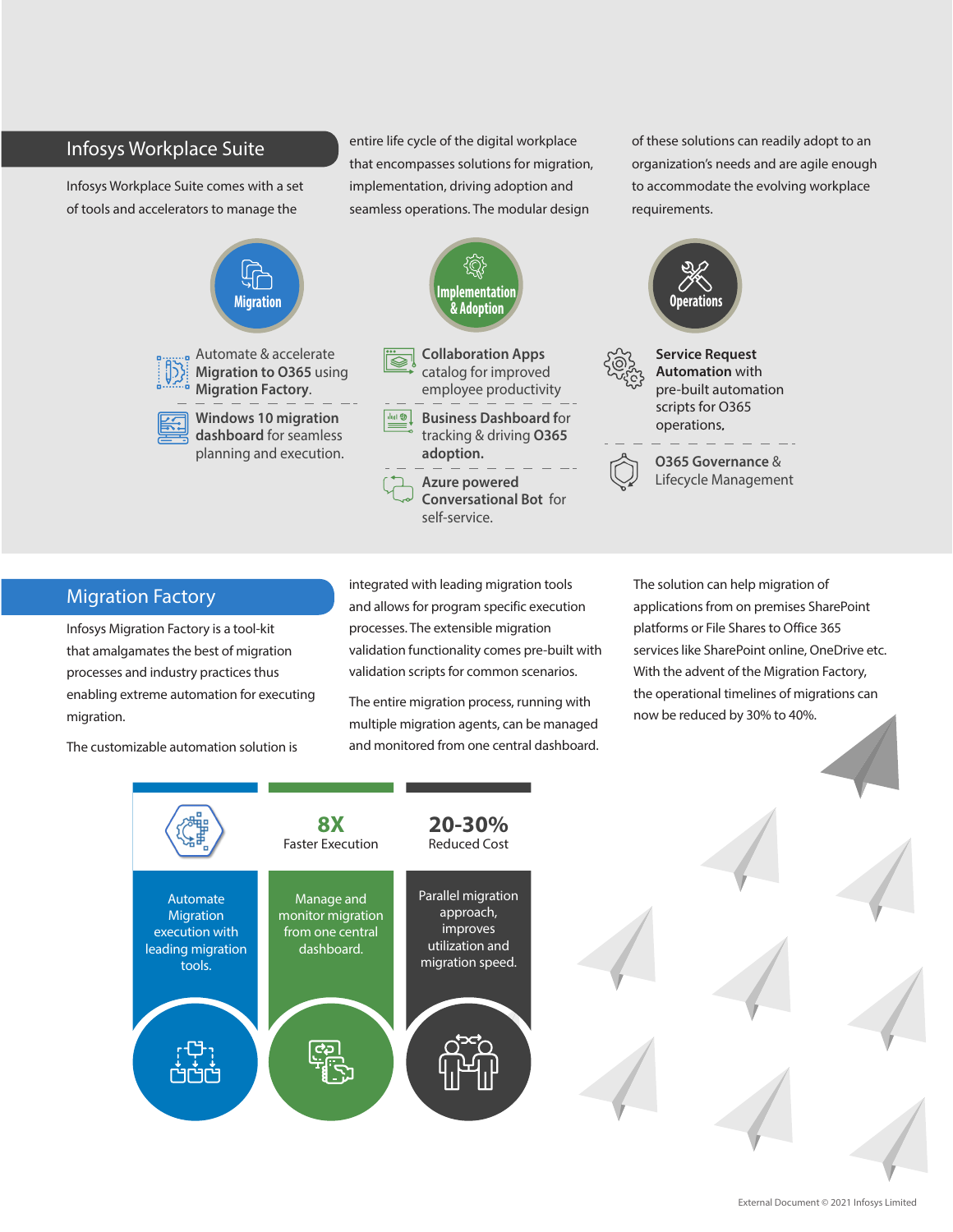#### Windows 10 Migration Dashboard

Windows 10 Migration Dashboard streamlines the roll-out of Windows10 for end user devices. The solution is configurable for different migration approaches like in-place upgrade, device replace etc.

The dashboard helps in identifying devices to be batched together based on geolocation, user's department, work shifts etc. The migration tracker dashboards help in assignment of migration engineers and provides checklists for execution of migration activity.

The solution also provides reports for different stake holder to track the real time migration status.



#### Collaboration Apps

The solution provides a suite of apps for implementation of collaboration and communication portals using Office 365 services.

It provides work style specific responsive portal templates to accelerate portal development. The repository of reusable applications for common collaboration requirements reduces time for ideation and prototyping. These apps can be customized and extended as per business needs. The solution also provides integration with various collaboration systems like Teams, Yammer, Twitter etc. to enable a unified collaboration experience.

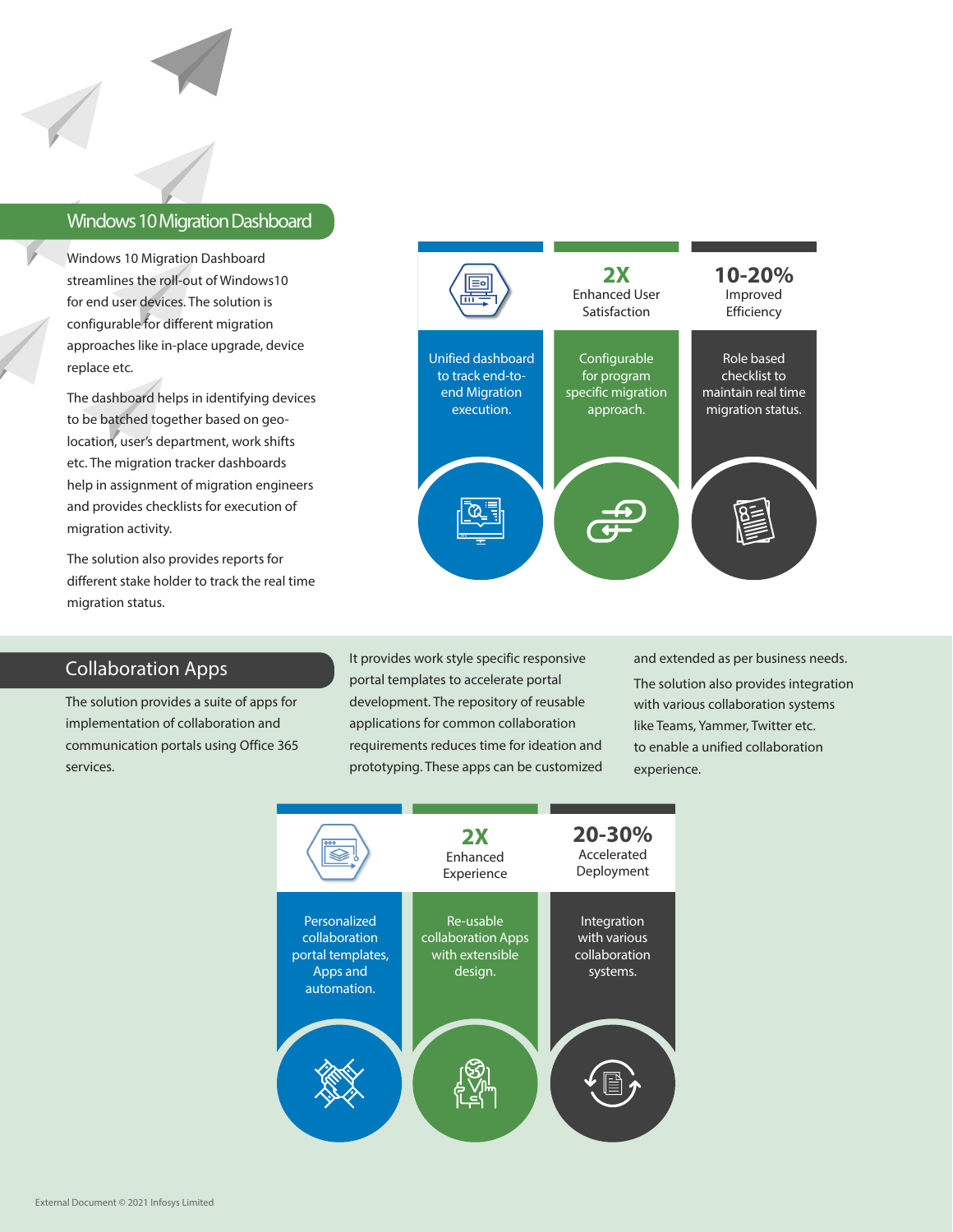

# Dashboards and Reports

By using dashboards that bring in key statistics across Office 365 platforms onto a single pane view, an administrator can gain quick insights into metrics that need to be monitored (such

as secured scores, license summary etc.). These dashboards are supported by a report generation engine which generates configured reports at scheduled intervals and enables stakeholders to access them anytime across any device.

This report generation engine helps in picking up the usage activity trends of Office 365 services (like SharePoint, Teams, OneDrive) and aligning them to organizational entities (like departments, locations) to derive more meaningful insights.



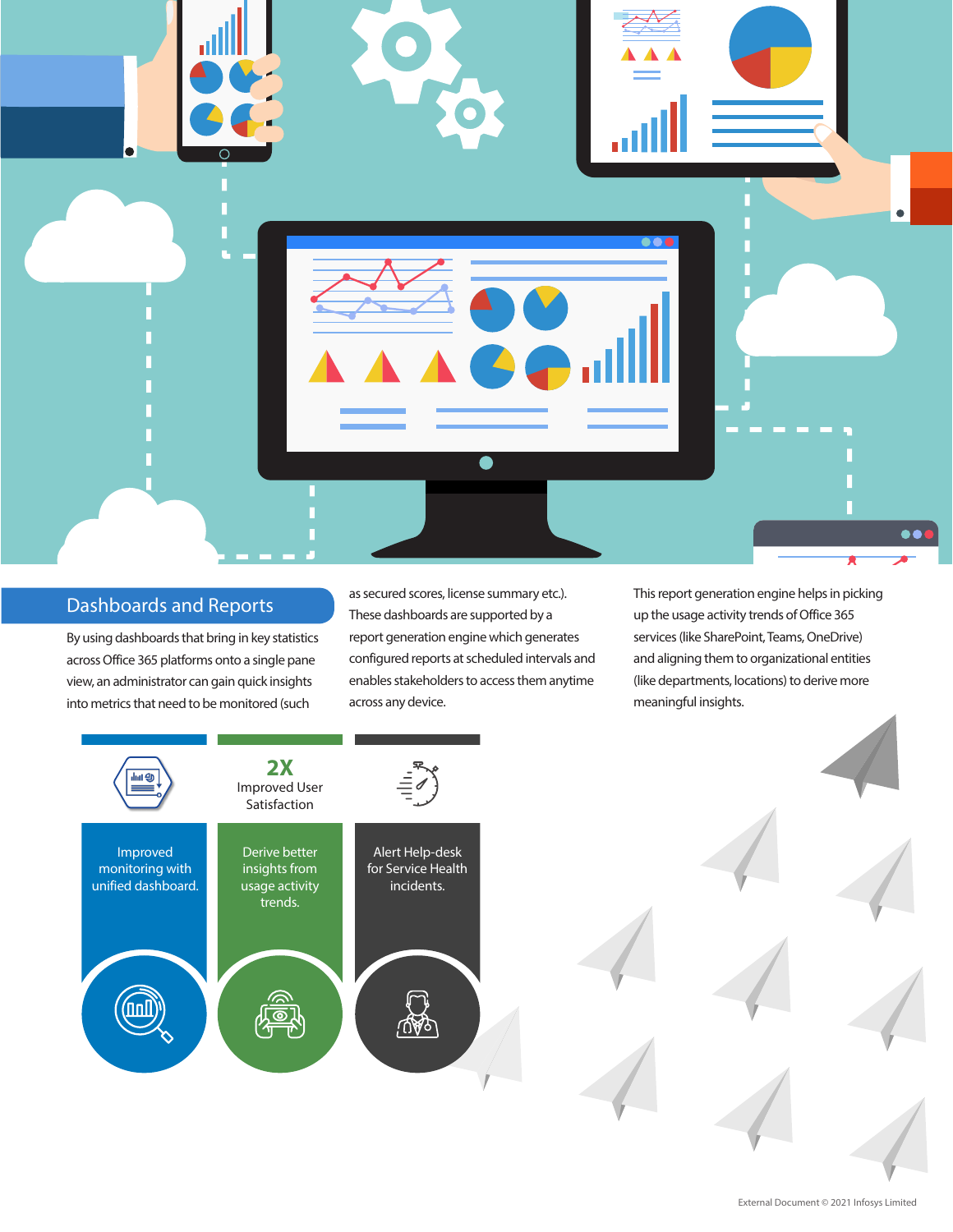## Self-Service Bot

By providing a conversational AI-based interface to enable knowledge-sharing and self-service capabilities, users can now interact with Chat-Bots from the realm of Office 365 services (Teams, Skype for Business or web app in SharePoint site).

With this solution, users can engage in interactive queries and search knowledge repositories to get the required information. The Chat-Bot solution also features request management capabilities, to capture issues and requests. These requests can be further processed by the Service Request Automation solution, without any manual interventions.



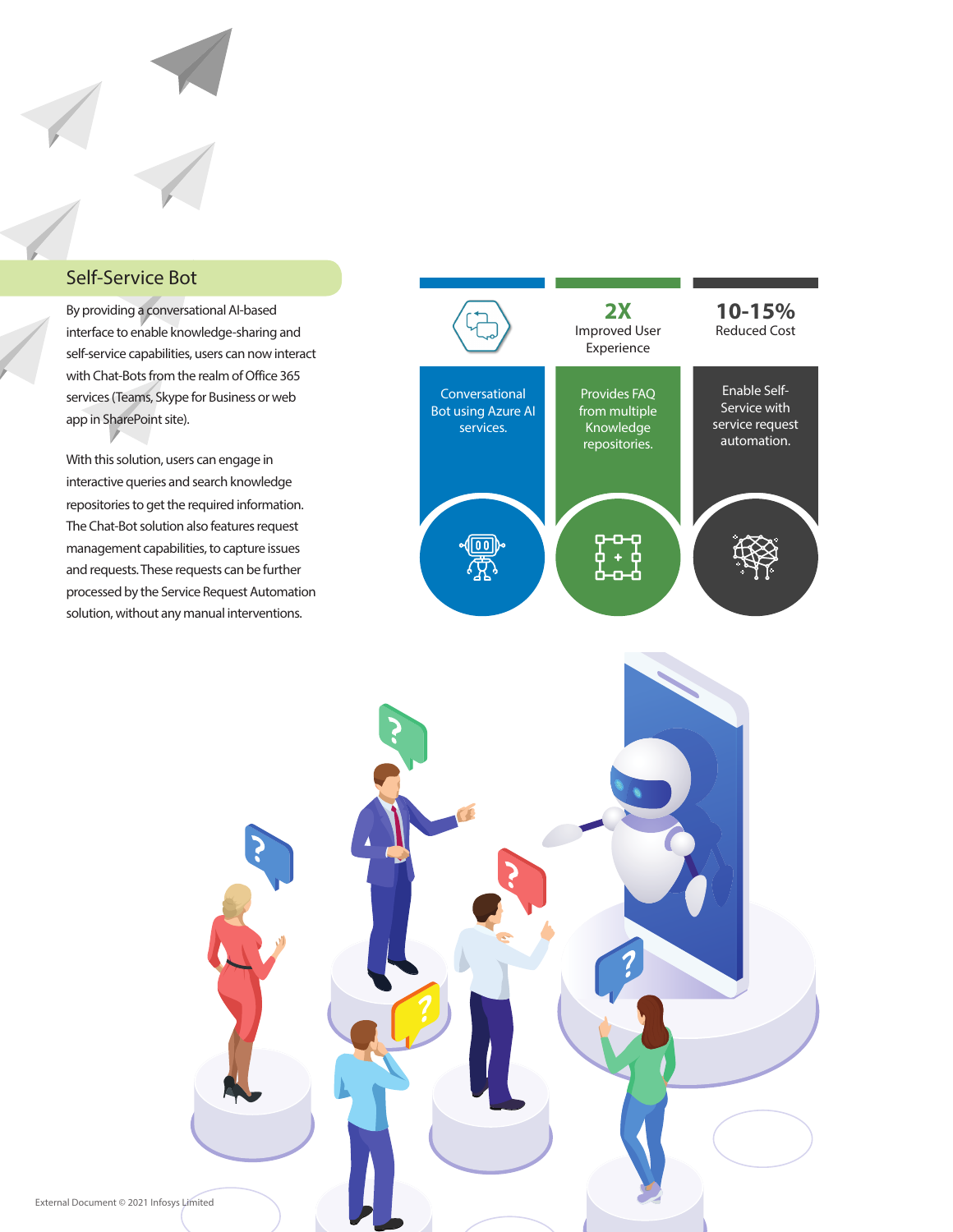

## Service Request Automation

A generic automation solution, that can cater to requests spanning across various services of Office 365 (SharePoint Online, Exchange Online, One Drive, Teams etc.). This framework powered by flexible integration solutions make it possible to capture requests coming from multiple

sources like ticketing tools, self-service apps, Teams conversations, Chat-Bots etc. and continuously track the status of these requests.

This solution comes pre-built with 60+ Office 365 automation use cases for quick start. The simple UI based configuration helps in integrating existing or new automation scripts as per organizational

needs.

During deployment, the automation solution is seamlessly integrated with the organization's ticketing tools without impacting the existing processes defined for approvals and change management.